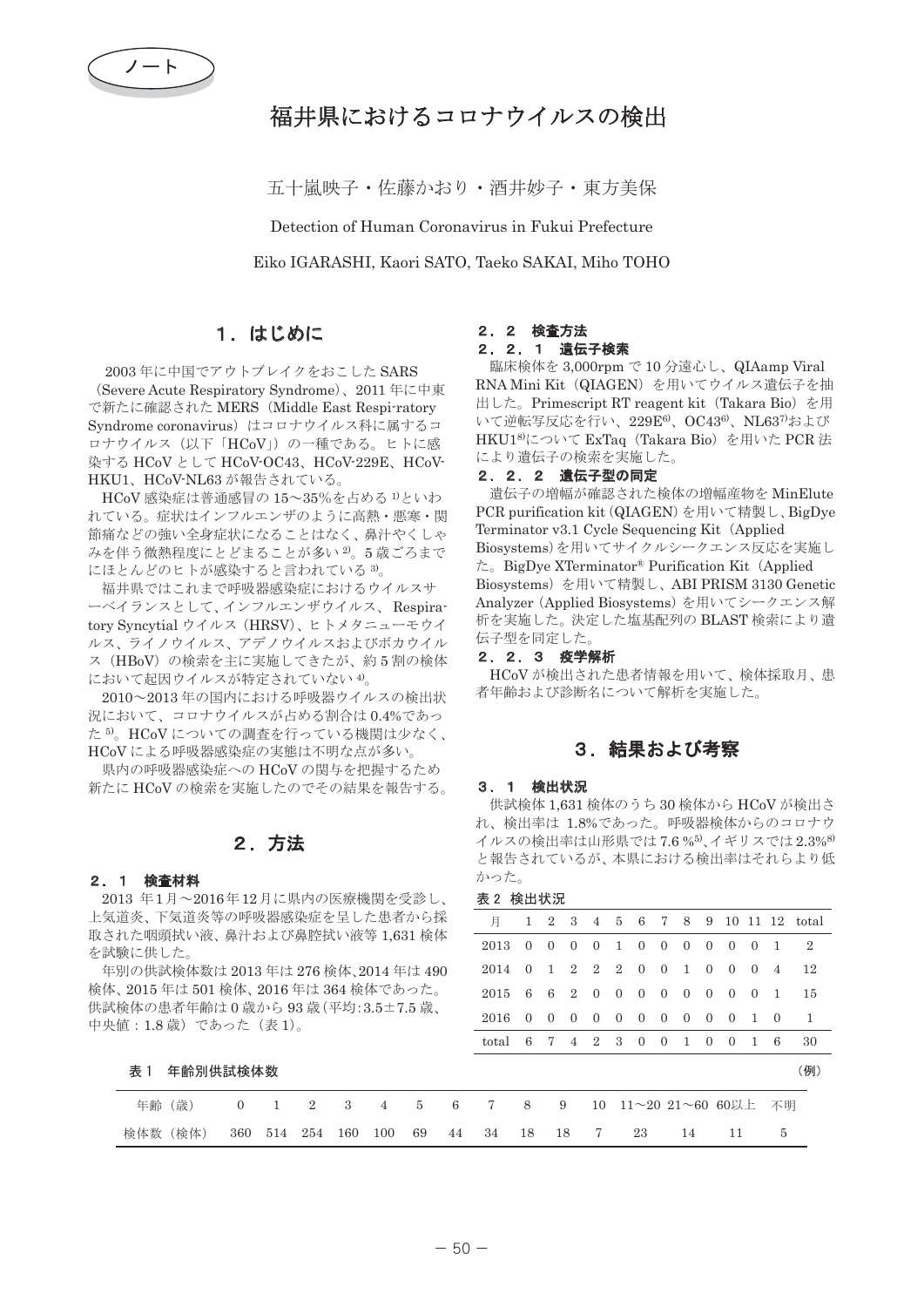

図 1 遺伝子型別検出状況

HCoVは1~5、8、11 および12 月に検出され、特に1 ~3 月および 12 月の冬に多く検出された。HCoV は年間 を通じて検出されるが、主に冬に流行すると報告5されて おり、本県においても主に冬に流行がみられた。

また、全ての年において HCoV が検出され、特に 2014 および2015年に多く検出された。年による流行の偏りが みられた (表2)。

#### 3. 2 遺伝子型の同定

HCoV が検出された 30 例のうち、1 例が 229E、10 例 が OC43.14 例が NL63 型および5例が HKU1 であった。 HCoVの検出は OC43, NL63, HKU1, 229Eの順で多い との報告<sup>8,9)</sup>もあるが、本県では NL63 が最も多く検出さ れた。

OC43 は 2013、2015 および 2016 年に検出され、1、2、 5、11 および 12 月に検出された。NL63 は 2014 および 2015 年に検出され、1~4、8 および 12 月に検出された。 HKU1 は 2014年3~5月および 2015年12月に検出され た (図1)。

山形県において229Eは春に多く検出されていたが、他 の遺伝子型に比べ検出率は低くその実態については不明 な点が多い<sup>5</sup>。今回の調査においても1例 (3.3%) のみの 検出であり、解析を実施するには不十分であった。

OC43は2013年1~4月に三重県10および山形県5にお いて流行がみられたが、本県では 2013年には5月と12 月に 1 例ずつ検出されたのみで流行はみられなかった。 2015年1~2月には9例検出され、当県において流行がみ られた。山形県においても 2015 年 1~4 月に流行がみら れた 11)。全国でも 2014年12月~2015年4月のOC43の 検出件数が多かった<sup>9</sup>ことから、この時期は全国的に OC43 が流行していたと考えられる。

NL63 は 2014 年 12 月~2015 年 3 月に 11 例検出され、 流行がみられた。山形県においても 2015年2~5月12)に 流行がみられた。

HKU1 は山形県において 2010 年と 2012 年に流行し、 周期性がみられた<sup>5</sup>。本県では2014年に流行が見られた が、その他の年では2015年に1例あるのみで周期性はみ られなかった。

流行の季節性もしくは周期性がみられる遺伝子型もあ るが、実態については不明な点が多い。

#### 3. 3 HCoV 陽性者の年齢

HCoV 陽性者の年齢は0~5、7 および 22 歳であった (平 均 2.9±4.0 歳)。30例のうち28例は5 歳以下の乳幼児か らの検出であった。0歳児は約3割、1歳児は約3割、2 歳児は約1割、3歳児は約1割を占めていた。小児の患者 年齢の平均は 2.3±1.8 歳であった。HCoV と同様に 5 歳 までにほとんどが感染するといわれている<sup>2)</sup>HBoV (1.4± 0.8歳)に比べ高かった13)。

遺伝子型別にみると、229E は 1 歳児、HKU1 は 0~3 歳児、NL63 は 0~5、7 歳児および 22 歳の成人、OC43 は0~3および5歳時から検出された (図2)。HKU1 が検 出された 0 歳児の月齢は 4、5 か月、OC43 は 3、4、6、 11 か月、NL63 は 10 か月であり、低年齢層からも検出さ れた。

三重県において HCoV が検出された患者の約6割は0 ~2 歳児で、生後1か月の乳児からも検出された10。山形 県において 2016年6月に見られた流行では 0-1 歳児から の検出が多かった 12)。

これらのことから HCoV も小児における呼吸器感染症 に関与していることが示唆された。